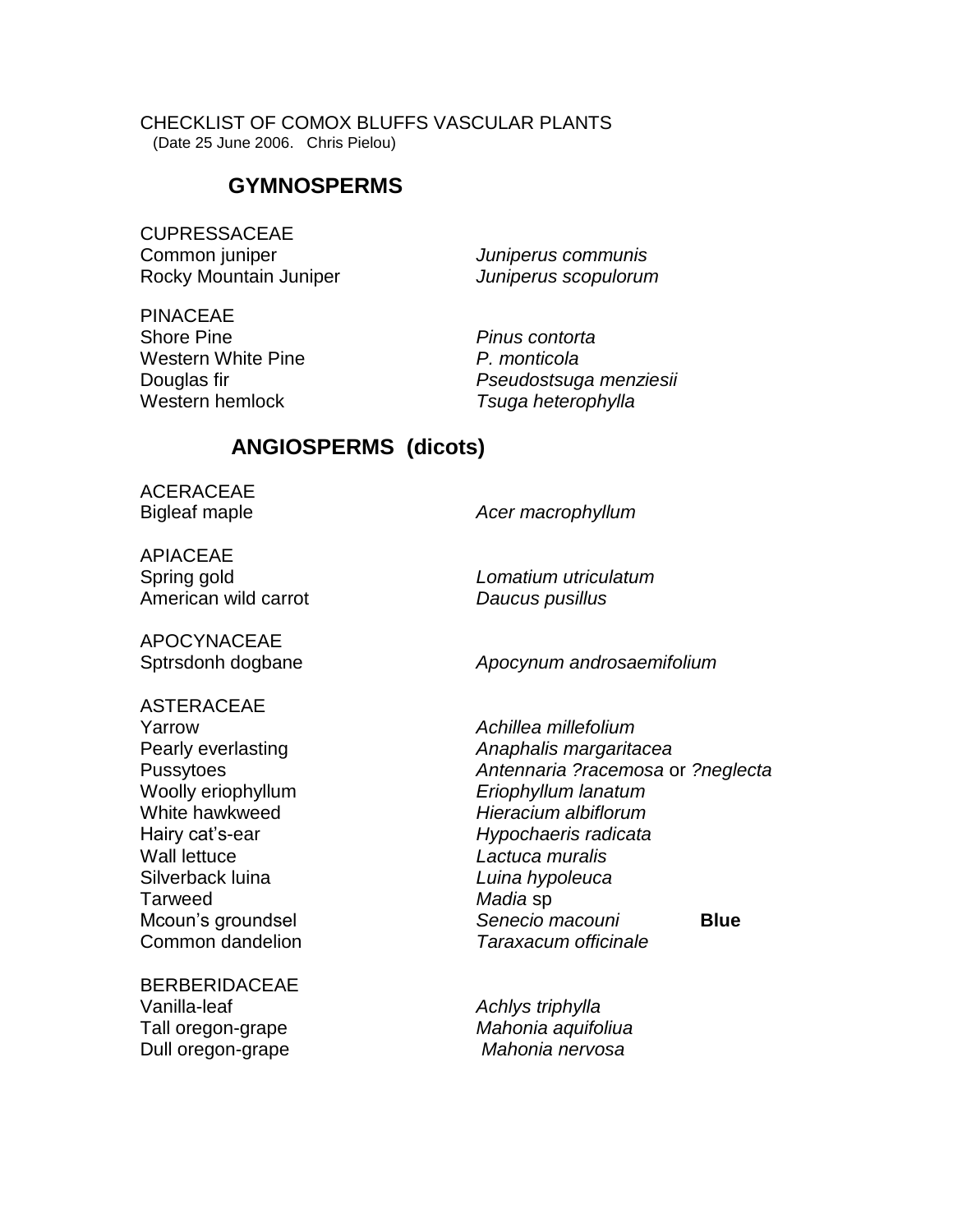**BRASSICACEAE** Hairy rockcress *Arabis hirsuta* Little western bitter-cress *Cardamine oligosperma* Shepherd's cress *Teesdalia nudicaulis*

CAMPANULACEAE

CAPRIFOLIACEAE Twinflower *Linnea borealis* Orange honeysuckle *Lonicera ciliosa*

CARYOPHYLLACEAE Field chickweed *Cerastium arvense* Slender sandwort *Minuartia tenella* Small-flowered catchfly *Silene gallica* Shining starwort *Stellaria nitens*

**CELASTRACEAE** 

CLUSIACEAE Common St John's-wort *Hypericum perforatum*

**CORNACEAE** Pacific dogwood *Cornus nuttalli*

CRASSULACEAE Oregon stonecrop *Sedum oreganum*

ERICACEAE

FABACEAE

Scouler's harebell *Campanula scouleri* **Yellow**

Common snowberry *Symphoricarpos albus* Trailing snowberry *Symphoricarpos hesperius*

Big-leaved sandwort *Moehringia macrophylla*

Falsebox *Paxistima myrsinites*

Bog St John's-wort *Hypericum anagalloides* **Yellow** Western St John's-wort *Hypericum scouleri* **Yellow**

Bunchberry *Cornus canadensis*

Arbutus *Arbutus menziesii* Hairy manzanita *Arctostaphylos columbiana* **Yellow** Hybrid manzanita *Arctostaphylos media (= A. columbiana x A. uva-ursi)* Kinnikinnick *Arctostaphylos uva-ursi* Salal *Gaultheria shallon* Dwarf blueberry *Vaccinium caespitosum* Red huckleberry *Vaccinium parviflorum*

Small-headed clover *Trifolium microcephalum*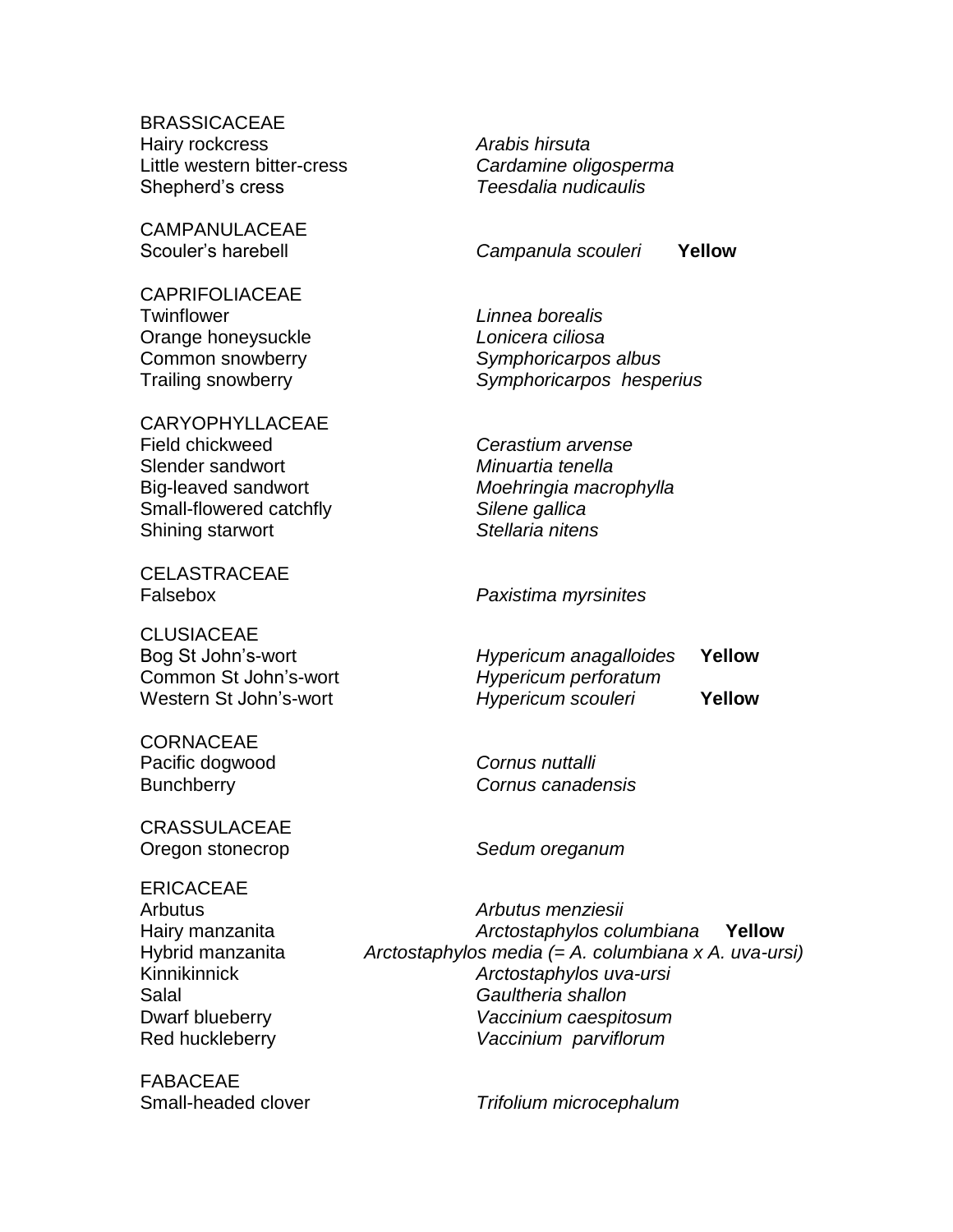Tomcat clover *Trifolium willdenowii* (was *tridentatum)* American vetch *Vicia americana*

**GERANIACEAE** Bicknell's geranium *Geranium bicknellii*

GROSSULARIACEAE Red-flowering currant *Ribes sanguineum*

LAMIACEAE Self-heal *Prunella vulgaris*

MONOTROPACEAE Candy stick *Allotropa virgata* **Yellow** Indian-pipe *Monotropa uniflora*

ONAGRACEAE Fireweed *Epilobium angustifolium* Small-flowered willowherb *Epilobium minutum*

OROBANCHACEAE Vancouver groundcone *Boschniaka hookeri*

PLANTAGINACEAE Common plantain *Plantago major*

POLEMONIACEAE Pink twink *Phlox gracilis*

POLYGONACEAE

PORTULACACEAE Pale springbeauty *Claytonia exigua* Blinks *Montia fontana*  Small-leaved montia *Montia parviflora*

Yerba buena *Clinopodium douglasii*

Pinesap *Monotropa hypopithys* Gnome-pant *Hemitomes congestum* Pinedrops *Pterospora andromeda*

Naked broomrape *Orobanche uniflora* **Yellow**

Vari-leaved collomia *Collomia heterophylla* **Yellow**

Polygonum douglasii *Polygonum douglasii*

Columbia Lewisia *Lewisia columbiana* **Yellow**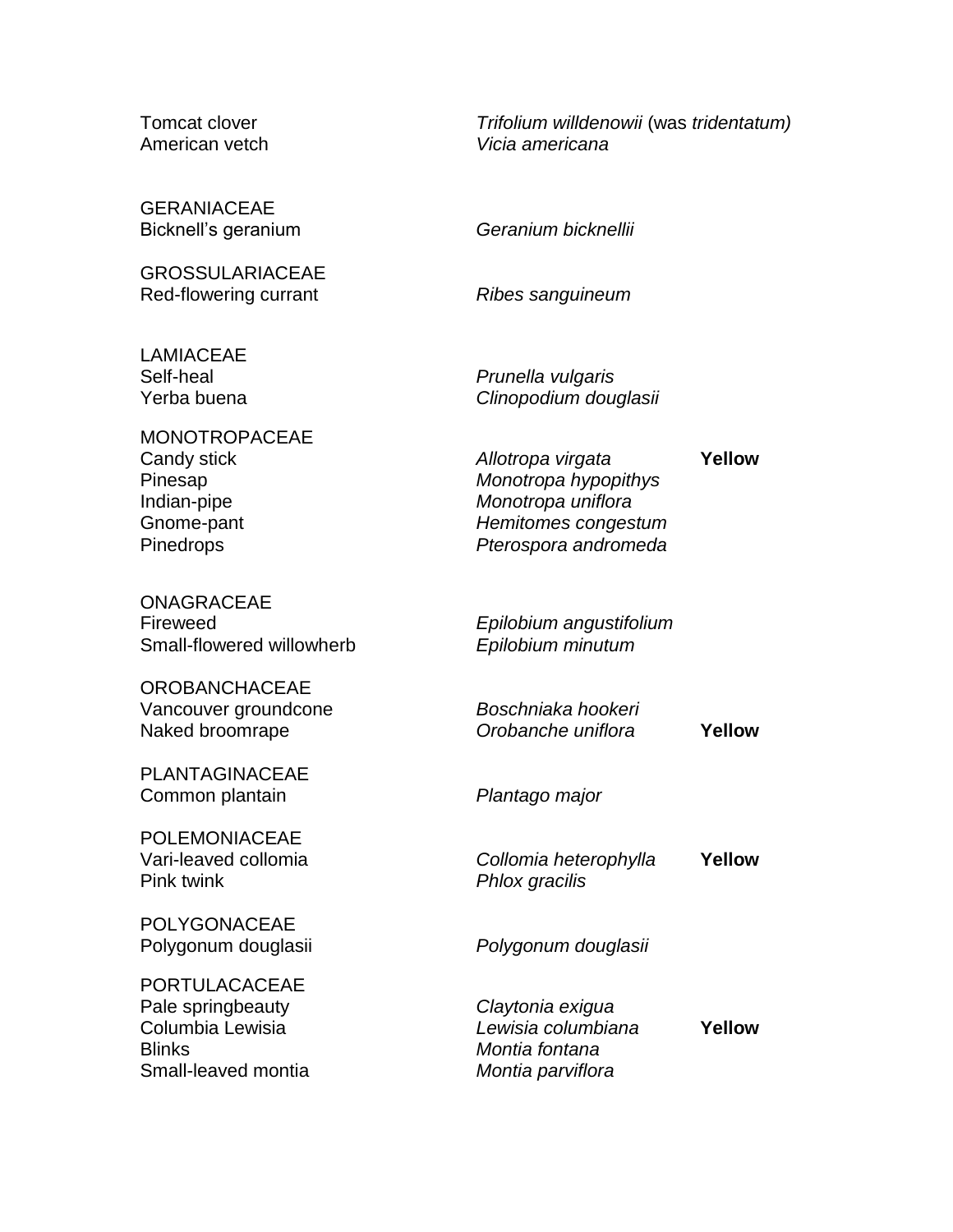PRIMULACEAE Broad-leaved starflower *Trientalis latifolia*

PYROLACEAE Pink wintergreen *Pyrola asarifolia*

RANUNCULACEAE Lyall's anemone **Anemone** *Ivalli Anemone Ivalli* 

RHAMNACEAE

ROSACEAE Wild strawberry *Fragaria virginiana* Wood strawberry *Fragaria vesca* Oceanspray *Holodiscus discolor* Bitter cherry *Prunus emarginata* Baldhip rose *Rosa gymnocarpa* Nootka rose *R. nutkana* Black raspberry *Rubus leucodermis* Trailing blackberry *Rubus ursinus*

RUBIACEAE

**SALICACEAE** 

**SAXIFRAGACEAE** Small-flowered alumroot *Heuchera micrantha* Smooth frigecup *Lithophragma glabrum* Alaska saxifrage *Saxifraga ferruginea* Grassland saxifrage *Saxifraga integrifolia* Rusty-hairedm saxifrage *Saxifraga rufidula* Foam flower *Tiarella triifoliata*

Pretty shootingstar *Dodecatheon pulchellum*

Menzies's pipsissewa *Chimaphila menziesii* Prince's pine *Chimaphila umbellata*

Redstem ceanothus *Ceanothus sanguineus*

Saskatoon *Amelanchier alnifolia* Large-leaved avens *Geum macrophyllum* Sticky cinquefoil *Potentilla glandulosa pseudorupestris*

Cleavers *Galium aparine*

Sitka willow *Salix sitchensis*

Small-flowere frigecup *Lithophragma parviflorum*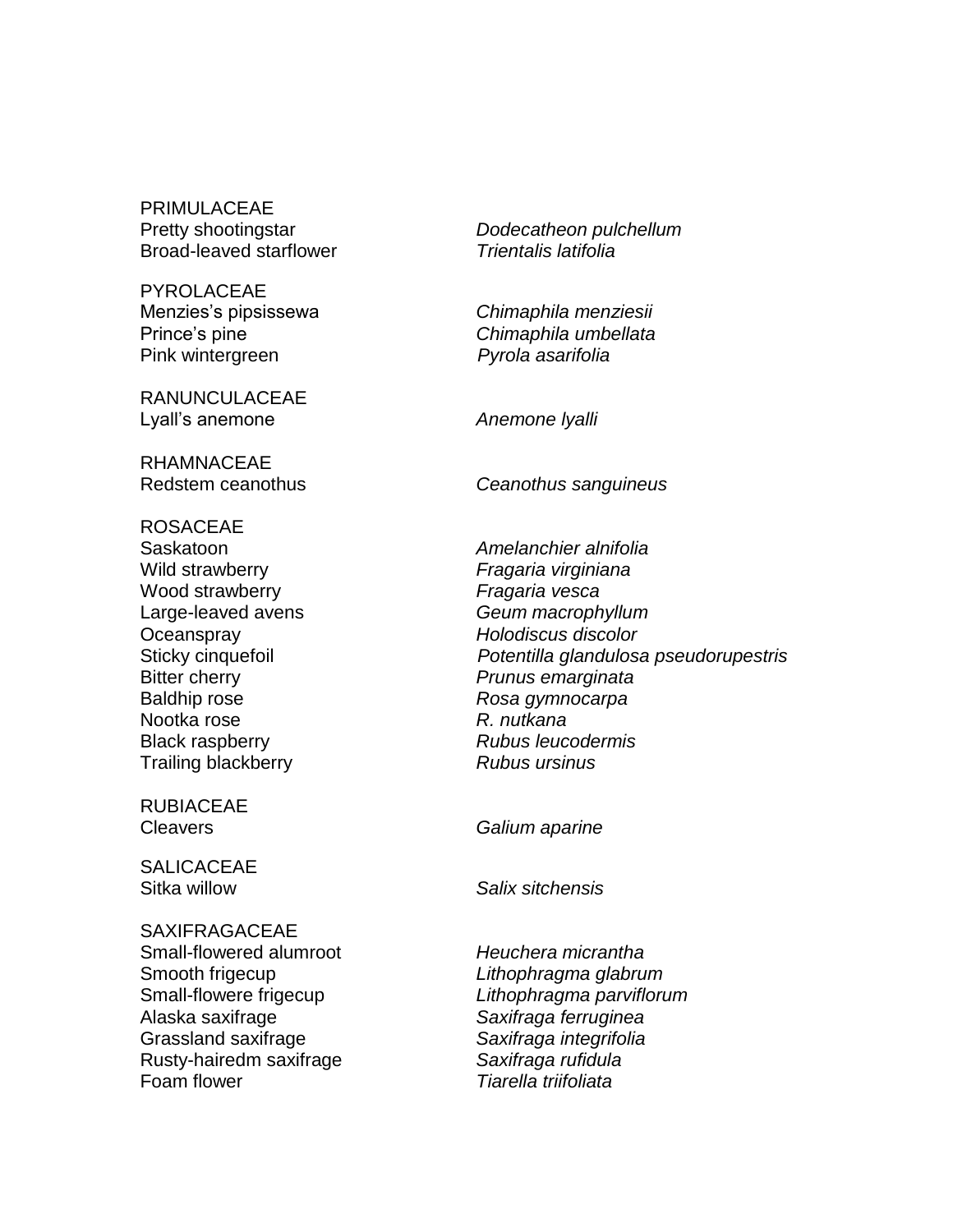**SCROPHULARIACEAE** Scarlet paintbrush *Castilleja miniata* Large-flowere blue-eyed Mary *Collinsia grandiflora* Small-flowered blue-eyed Mary *Collinsia parviflora* Chickweed monkey-flower *Mimulus alsinoides* Yellow monkey-flower *Mimulus guttatus* Sickle-top lousewort *Pedicularis racemosa* Coast penstemon *Penstemon serrulatus* Alpine speedwell *Veronica wormskjoldii*

VALERIANACEAE Sea blush *Plectritis congesta*

VIOLACEAE Early blue violet *Viola adunca* Stream violet *Viola glabella* Trailing yellow violet *Viola sempervirens*

# **ANGIOSPERMS (monocots)**

JUNCACEAE Many-flowered wood-rush *Luzula multiflora*

LILIACEAE Chocolate lily *Frillaria affinis* Tiger lily *Lilium columbianum*

Harvest brodaea *Brodiaeae coronaria* **Yellow** Common camas *Camassia quamash* **Yellow** White triteleia *Triteleia hyacinthina* **Yellow** Meadow death-camas *Zigadenus venenosuus*

# **ORCHIDACEAE** Fairy-slipper *Calypso bulbosa* Spotted coralroot *Corallorhiza maculata* Rattlesnale-plantain *Goodyera oblongifolia* Heart-leaved twayblade *Listera cordata* Royal rein orchid *Piperia transversa* Alaska rein orchid *Piperia unalascensis*

POACEAE

Western coralroot *Corallorhiza mertensiana* Ladies' tresses *Spiranthes romanzoffiana*

Hair bentgrass *Agrostis scabra*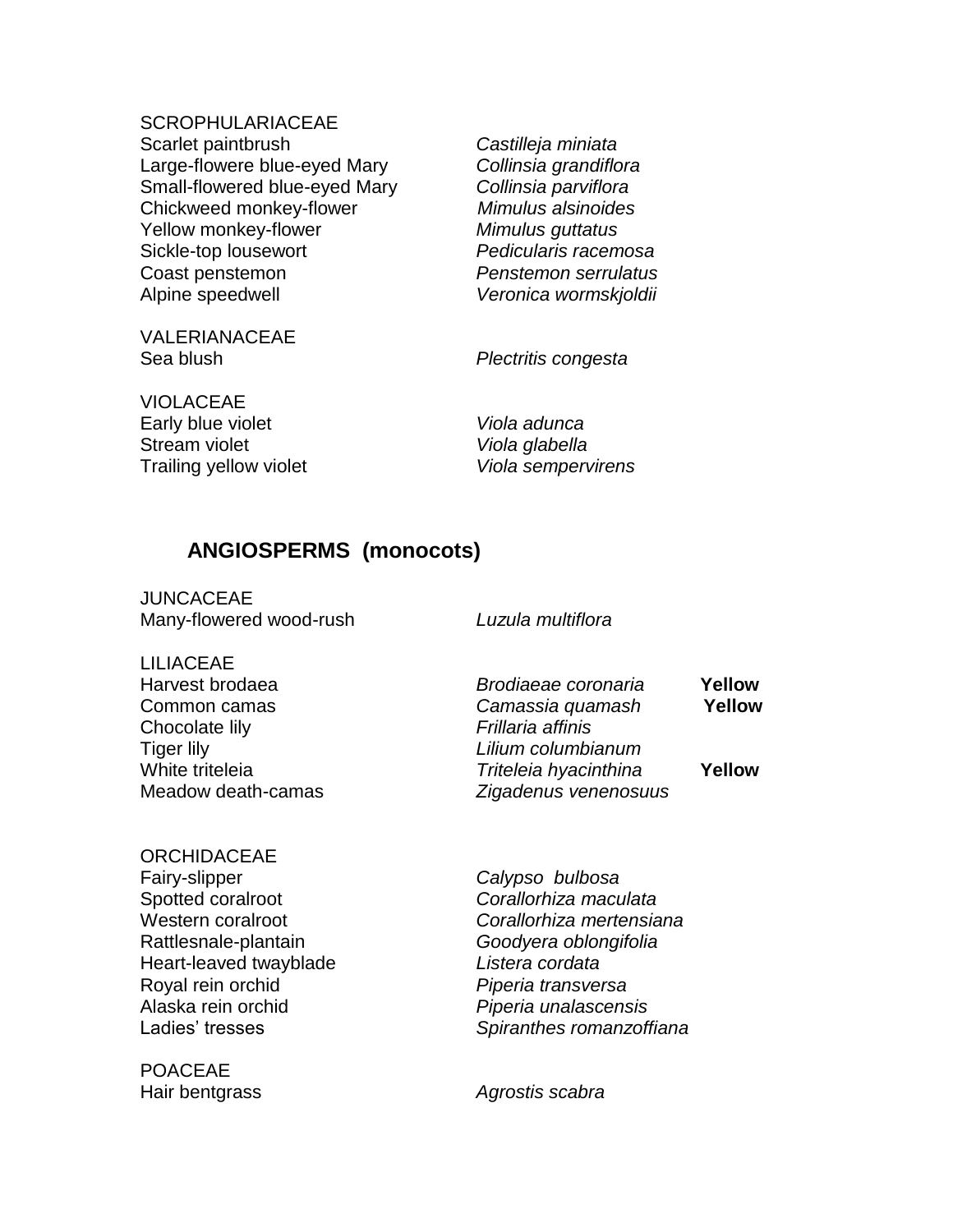Dune bentgrass *Agrostis pallens* **Blue** [CHECK] Silver hairgrass *Aira caryophyllea*

Early hairgrass *Aira praecox* Soft brome *Bromus hordeaceus* California oargrass *Danthonia californica* Timber oatgrass *Danthonia intermedia* Blue wildrye *Elymus glaucus* Western fescue *Festuca occidentalis*

Junegrass *Koeleria macrantha* Common witchgrass *Panicum capillare* Narrow-flowere bluegrass *Poa stenantha* Small fescue *Vulpia microstachys* Rattail fescue *Vulpia myuros*

# **LYCOPODIOPSIDA**

SELLAGINELLACEAE Wallace's selaginella *Selaginella wallacei*

## **FERNS ( POLYPODIOPHYTA)**

#### **OPHIOGLOSSOPSIDA**

OPHIOGLOSSACEAE (both spp?) Least moonwort *Botrychium simplex* **Blue** Common moonwort *Botrychium lunaria* 

ASPLENIACEAE Maidenhair spleenwort *Asplenium trichomanes*

DRYOPTERIDACEAE

Narrow-leaved sword fern *Polystichum imbricans* **Yellow Polystichum munitum** 

POLYPODIACEAE